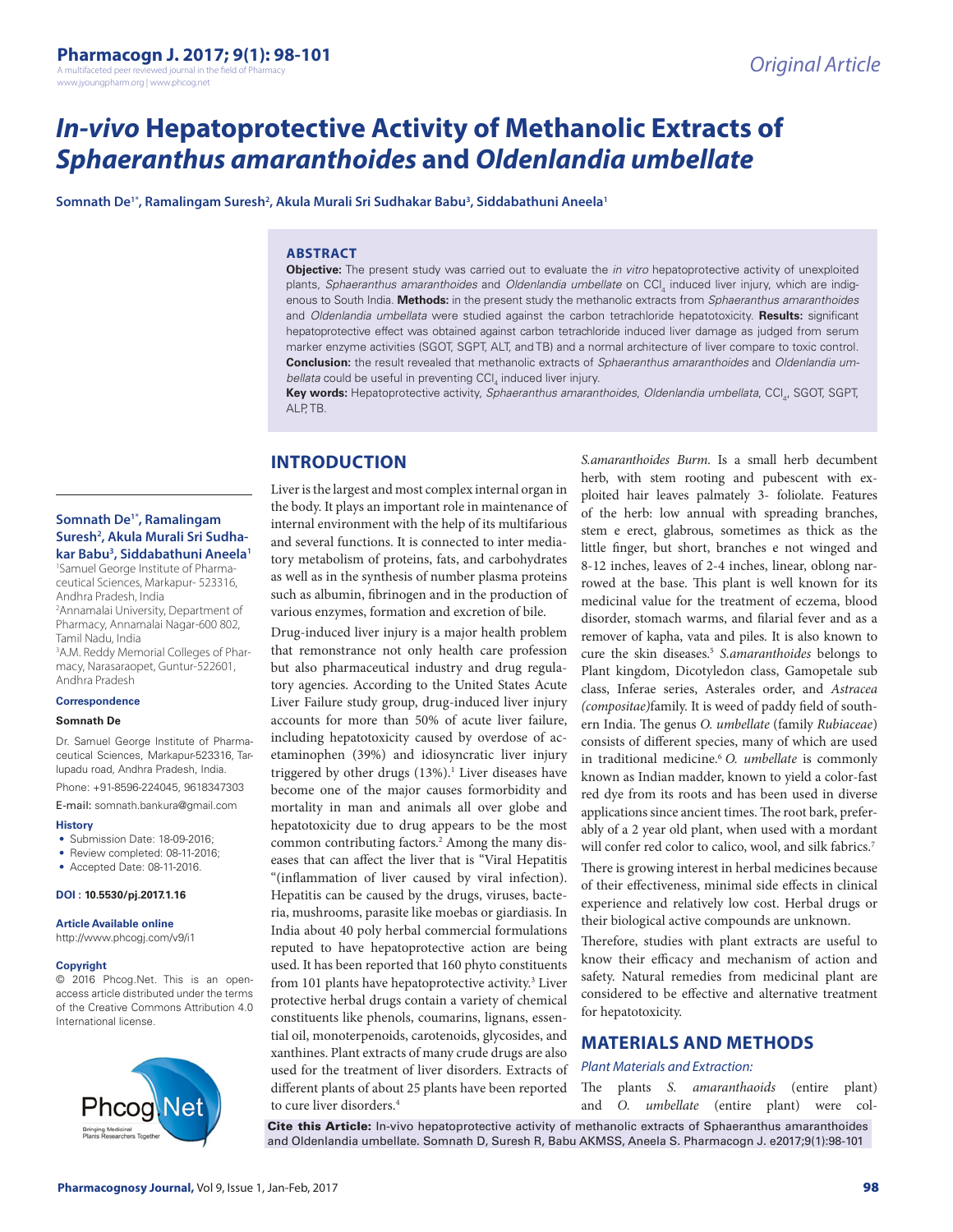lected from the Thoothukudi district, Tamilnadu, India, voucher. No. SGIP, Ref.no: 007 and 010 in the month of December 2011 and authenticated by Dr. V. Chelladurai, retired research officer – Botany, central council for research in Ayurveda and siddha (CCRAS), government of India; Tiruneveli . Herbarium of the plants was prepared and preserved in the department of pharmacognasy, Dr. Samuel George Institute of Pharmaceutical Sciences, Markapur, Prakasam district, Andhra Pradesh. Plant materials were air dried in the laboratory for 5 days at room temperature then grinded to powder form using an electrical mill. The powder sample was kept in an air tight container until required. About 100 g of each plant sample was extracted with 500 mL methanol solvent by using soxhlet extractor. After extraction the sample was kept in dark for 72 horus with intermittent shaking. Then both the solvents were evaporated under reduced pressure using Rota-Vapor and to obtain viscous semisolid masses.

#### *Phytochemical screening*

The preliminary phytochemical screening was carried out by methanolic extrac of both the plants for the presence of phyto constituents. The methanolic extract of both the plants were tested for steroids, alkaloids, phenolic compounds, flavonoids, saponins, tannins, anthraquinone and amino acids. Phytochemical screening of both the extracts was carried out according to the standard methods.<sup>8</sup>

#### *Acute Toxicity Studies*

The acute toxicity studies for methanolic extracts of both the plants were determined on albino mice (20-30g) the plants were determined on albino rat, maintained under standard condition. The animals were fasted overnight prior to the experiment. Fixed dose method as per OECD Guideline No. 425 method, given by CPCSEA was adopted for toxicity studies.<sup>9</sup> the study was conducted by prior permission of institutional animal ethical committee (IAEC registration no. 1048/a/07/CPCSEA, approval no. 22/IAEC/CIPS/2014-15). The mice were divided in to control and test group each containing 6 animals. The test groups of mice were administrated with the dose of 25, 200, 500, 2000 and 5000 mg/kg of extracts. Carefully observe all the mice and any sign of toxicity in the

first four hours, after the administration of extracts and daily following that for the period of 14 days.

## *Hepatoprotective activity Selection of animals, caring and handling*

The albino rats (wistar strain 150-200 g) of either sex were used. After randomization in to various groups, animals were accustomed for a period of 10 days under standard husbandry condition.

Room temperature:  $23 \pm 3^{\circ}c$ 

Relative humidity:  $50 \pm 20\%$ 

12 hrs dark and light cycle.

All the animals were feed with rodent pellet diet and water was allowed ad-libitum under strict hygienic condition. Ethical clearances for performing experiments on animals are obtained from Institutional Animal Ethical Committee (IAEC registration no. 1218/a/08/CPCSEA, approval no. 17/IAEC/SGIP/2014-15). The animals were divided in to vehicle control, toxic standard and test extract of *S.amaranthoides*  50mg/kg, *S.amaranthoides* 100mg/kg, and *O. umbellate* 50mg/kg, *O. umbellate* 100mg/kg groups. Each consisting of 6 animals in all sets of experiments respectively. The drug treatment was given once daily per oral.

#### *Study designing and experimental protocol*

Albino rats of westar strain weighing 150-200 g were selected and divided in to 7 groups of each containing 6 animals. 5% gum acacia was used as a vehicle control for suspending the standard drugs and the extracts. Vehicle control (group-I) received vehicle aqueous 5% gum acacia. Group-II to Group-VII is administrated with  $\mathrm{CCL}_4$  for 7 days at a dose of 0.25ml/100 g. Whereas the Group-II received only CCL<sub>4</sub>, Group-III receive the standard drug silymarin at a dose of 25 mg/kg b.w and Group-IV received MESA (Methanolic extract of *S. amaranthoides*) at a dose of 50 mg/kg b.w., Group- V received MESA (Methanolic extract of *S. amaranthoides*) at a dose of 100 mg/kg b.w., Group-VI received MEOU (Methanolic extract of *O. umbelleta*) at a dose of 50 mg/kg b.w., Group-VII received MEOU (Methanolic extract of *O. umbelleta*) at a dose of 100 mg/kg b.w. The vehicle control and all test extract administered orally for seven days at different dosage from level and enhance the liver damage in animals. On the 7<sup>th</sup> day after 6 hrs of the administration



Figure 1. Dose dependant effect of methanolic extract of Samaranthoides and O.umbellate on CCl4 induced hepatotoxicity in albino rats.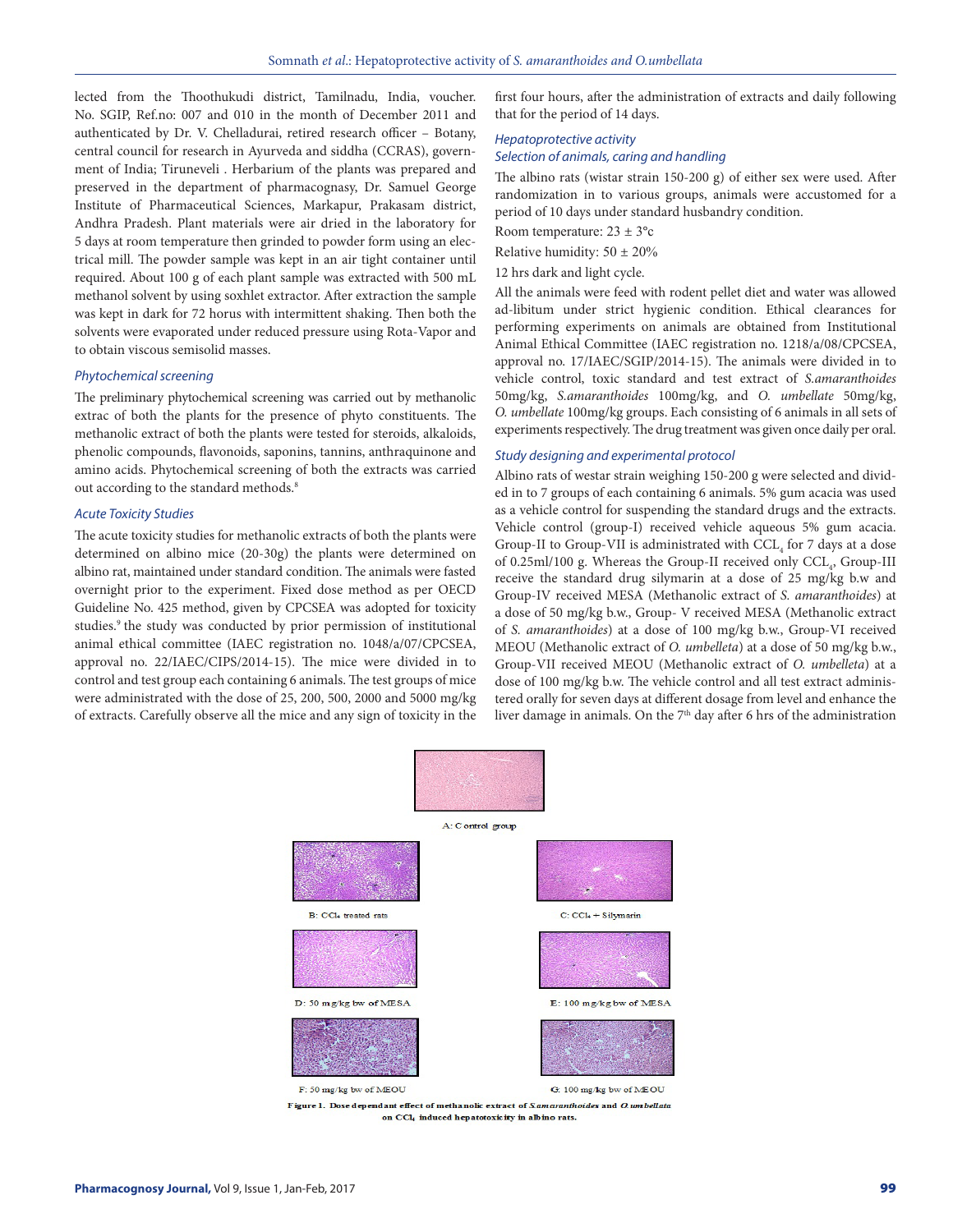| cal parameters) in albino rats. |                                             |                     |                     |                    |                             |
|---------------------------------|---------------------------------------------|---------------------|---------------------|--------------------|-----------------------------|
| SL.No                           | <b>Groups</b>                               | SGOT (IU/L)         | SGPT (IU/L)         | ALP (IU/L)         | Total bilirubin (mg/<br>dl) |
| $\mathbf{1}$                    | Control (group-I)                           | $119 + 2.82$        | $101.0 \pm 2.20$    | $187.97 + 1.6$     | $1.58 + 0.14$               |
| $\overline{2}$                  | Toxic control (group-II)                    | $353.16 \pm 8.79**$ | 394.82±3.14**       | 444.36±7.88**      | $4.61 \pm 0.23$ **          |
| 3                               | Standard group-III<br>(25mg/kg)             | $124.86\pm3.39*$    | $123.66\pm1.83*$    | $184.81 \pm 2.05*$ | $2.05 \pm 0.03*$            |
| $\overline{4}$                  | $M.E.S.A.$ group-IV (50<br>$mg/kg$ )        | $352.81 + 2.10*$    | $328.28 + 1.99*$    | $417.94 + 1.97*$   | $3.28 \pm 0.028$ *          |
| $\overline{5}$                  | $M.E.S.A.$ group- $V(100$<br>$mg/kg$ )      | $319.14 + 4.25*$    | $338.14 + 2.64*$    | $394.12 \pm 3.36*$ | $3.07 \pm 0.18*$            |
| 6                               | M.E.O.U. group-VI (50<br>mg/kg)             | $217.48 + 1.84*$    | $216.45 \pm 3.98$ * | $226.32 \pm 2.09*$ | $2.64 \pm 0.3*$             |
| 7                               | M.E.O.U. group-VII<br>$(100 \text{ mg/kg})$ | $193.22 \pm 3.30*$  | $211.43 \pm 2.42^*$ | $204.40 \pm 3.29$  | $2.33 \pm 0.02^*$           |

**Table: 1 Effect of methanolic extract of S.amaranthoides and O.umbellata on CCl4 induced hepatotoxicity (Serum biologi-**

Values are mean±SEM, n=6. \*\*p<0.01, when compared with control group, \*p<0.01, when compared with toxic group

of the drug by giving a single dose of  $\mathrm{CCl}_4$  with liquid paraffin (1: 1 ratio). After 24 hrs blood samples were drawn from all animals by puncturing retro-orbital plexus on the day of the treatment. The blood samples were centrifuged immediately to get clear serum and subjected for estimation of various biochemical parameters namely SGPT (serum glutamic pyruvic transaminase), SGOT (serum glutamic oxaloacetic transaminase), ALP (alkaline phosphate), and TB (total bilurubin).<sup>10-15</sup> Later the animals were sacrificed and liver tissues were collected from all groups for histopathological studies.16

#### *Statistical Analysis*

Results were expressed as mean <SEM, n=6. Statistical analysis was performed with one way analysis of varience (ANOVA) by Dunnett's multiple comparisions test. P value < 0.01 was considered to be statistically with control and toxicant group as possible.

## **RESULT**

The present study had been attempted to demonstrate the role of hepatoprotective activity of crude methanol extracts of plant materials of *S.amaranthoids* and *O. umbellate*, belonging to the different family in CCL<sub>4</sub> induced hepatotoxicity at different doses. The methanolic extract of both the plants are having same phytoconstituents after prior preliminary phytochemical test but here, the difference was found to be presence of anthraquinone in *O.umbellate* when compared with *S.amaranthoids.* In wellness parameter analysis no significant changes were observed for evolution toxicity. Skin, furr, eyes, mucous membrane, behavioral pattern, salivation, sleep of the treated as well as control animals were found to be normal. Tremor, lethargy, diarrhea and coma did not occur any of the animals. There was no significant damage of the liver and no significant structural changes detected in kidney, lung, and brain from all groups of the study. Carbon tetrachloride in one of the most potent hepatotoxic (toxic to the liver), and is widely used in scientific research to evaluate hepatoprotective agents.17 The result of the present study showed that, the level of SGOT [353.16 ± 08.79] IU/L, SGPT [394.82 ± 03.14] IU/L, ALP [444.36 ± 07.88] IU/L and TB [4.61 ± 0.23] mg/dL were significantly increased in toxic control treated group (P < 0.01) (Group-2) when compared with control group. Administration of (50 and 100 mg/kg b.w.) both *S. amaranthoids* and *O. umbellate* extracts treated rats showed significant reduction level of SGOT,SGPT,ALP,TB  $(P < 0.01)$  when compared with toxic treated rats. But the maximum reduction of SGOT (319.74 ± 04.25) and (193.22 ± 03.30) IU/L., SGPT

(338.14  $\pm$  02.64) and (211.43  $\pm$  02.42) IU/L., ALP (394.12  $\pm$  03.36) and  $(204.40 \pm 03.29)$  IU/L., TB  $(3.07 \pm 0.18)$  and  $(2.33 \pm 0.02)$  mg/dL were observed in the high dose group (100 mg/kgb.w) (P < 0.01) (**Table 1)**. Histopathological sources revealed that the maximum level of fatty changes, focal necrosis, and congestion in central vein and congestion sinusidal spaces were found in hepatotoxin treated rats. However *S.amaranthoids* and *O. umbellate* plant extracts (50 mg/kg b.w and 100 mg/kg b.w) pretreated rats showed reduction in fatty changes and focal necrosis, hydrophine changes. No visible changes (**Figure-1**) were observed.

## **DISCUSSION**

The present study was revealed hepatoprotective activity in rats against  $\mathrm{CCL}_4$  hepatotoxin to prove its claims in folklore practice against liver disorders. A number of reports indicate that overdose  $\mathrm{CCL}_4$  can produce centrizonal hemorrhogie hepaticnecrosis in human and experimental animals<sup>18, 19</sup> Based on the result of acute oral toxicity studies for methanolic extracts of both the plants (*S.amaranthoids* and *O.umbellate*) would be rewarded as safe. There was no mortility found out during experimental periods of the animals.  $\mathrm{CCL}_4$  induced hepatic injury is commonly used as an experimental method for the study of hepatoprotective effects of medicinal plants extracts. The extent of hepatic damage is assessed by histological evolution level of various biochemical parameters in circulation. CCL<sub>4</sub> undergoes hepatic metabolism to give rise tri chloro methyl radicals, which upon reacting with reactive oxygen species yields tri chloro methyl peroxide radicals. These forms covalent bond with lipids and destroy the membrane integrity. It produces hepatotoxicity by altering liver microsomal membranes in experimental animals. From the **table-1** it was evident that both the extracts (MESA AND MEOU) were able to reduce all the elevated biochemical parameters in the hepatotox in intoxication model. The reduction is attributed to the initial damage produced and localized in the endoplasmic reticulum which results in the loss of P450. Reduction in the levels of SGOT, SGPT, ALP and TB towards the noramal value is an indication of regeneration process. The histological examination of the liver sections revealed that the normal liver architecture was disturbed by hepatotoxin intoxication. In the liver sections of the rats treated with extracted and intoxicated with  $\text{CCL}_4$ , the normal cellular architecture was retend as compared to silmyrin.<sup>20</sup> thereby confirming the protective effect of both the extracts. The methanolic extract of *S.amaranthoids* and *O.umbellate* have shown very